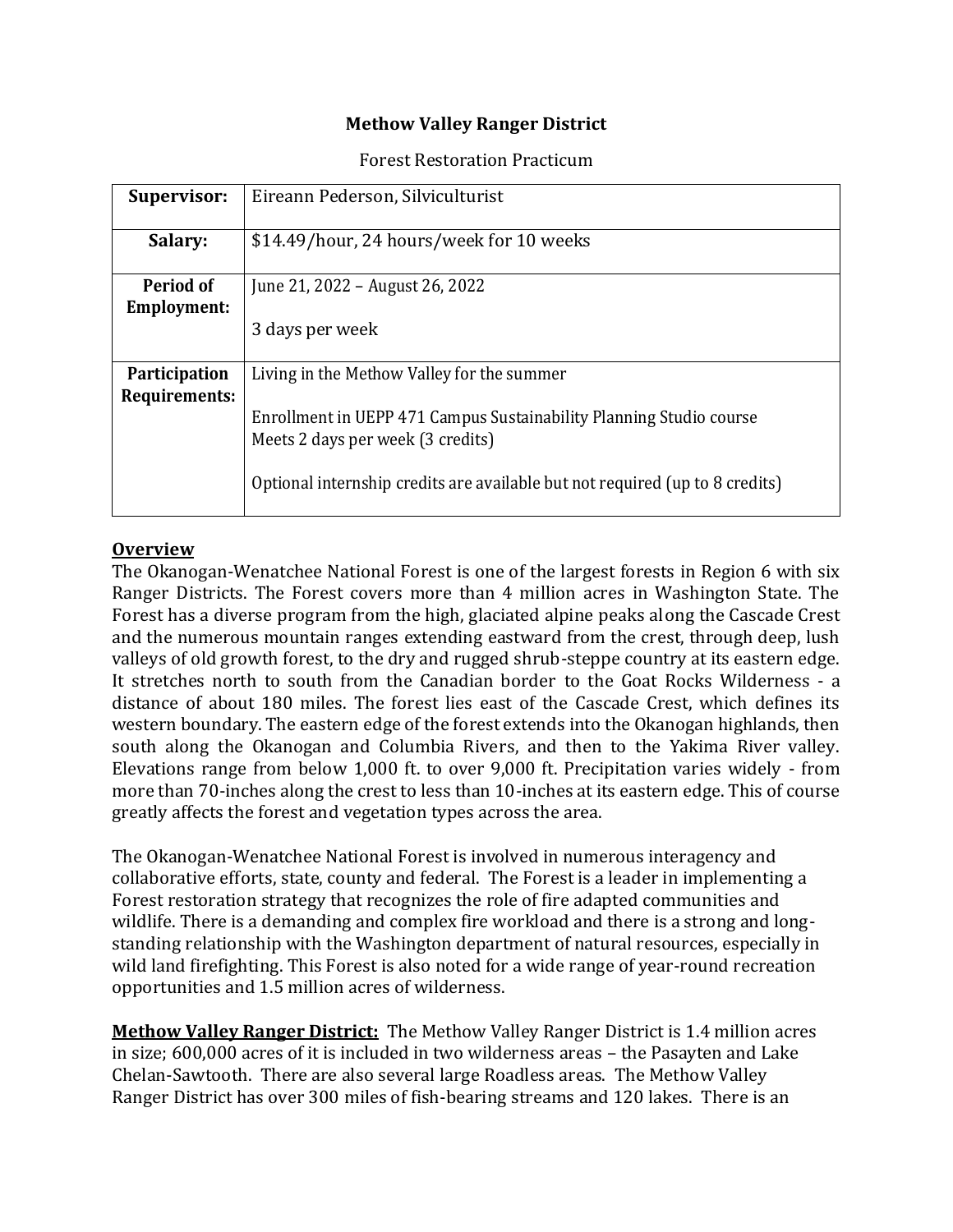abundance of diversity of fish and wildlife including three fish species and five wildlife species federally listed as threatened or endangered. Recreational opportunities abound in both winter and summer. There are 35 trailheads and hundreds of miles of maintained trail; 26 developed campgrounds; and 18 livestock grazing allotments. Two national scenic trails pass through the district: The Pacific Crest and Pacific Northwest National Scenic Trails.

### **Responsibilities**

The incumbent performs technical duties in timber stand improvement, timber sale preparation reforestation, and tree improvement to support forest health and restoration across the Methow Valley Ranger District.

- Inspects contracts for reforestation, timber stand improvement, or genetic tree improvement work such as planting, thinning, fertilizing, release, stand exam, cone collection, site preparation, and animal damage control.
- Examines plantations to determine present tree stocking and survival, tree species and conditions, presence of plantable areas for replanting or interplanting, competing vegetation species and density, and evidence of animal, insect or disease damage.
- Collects and classifies cones as to species and condition, and selects trees for tree improvement and reforestation cone collection.
- Assists in preparation of contracts for planting, thinning, fertilization, release, etc., by performing unit traverse, map preparation, and providing data for contract preparation and unit examination.
- Operates chainsaws and other power equipment to implement thinning, planting, pruning, fire suppression and other silvicultural objectives. Performs maintenance and cleaning of power equipment and hand tools.
- Independently applies silvicultural prescriptions and marking guides to designate harvest timber.
- Independently applies the instructions issued in a cruise plan. Takes and records tree measurements, assesses quality, and determines defect. Prepares and processes cruise data.
- Assists in laying out timber sales. Traverses harvest unit boundaries, road locations, and determines area. Brings to attention of responsible individual situations where specific prescriptions do not fit ground conditions.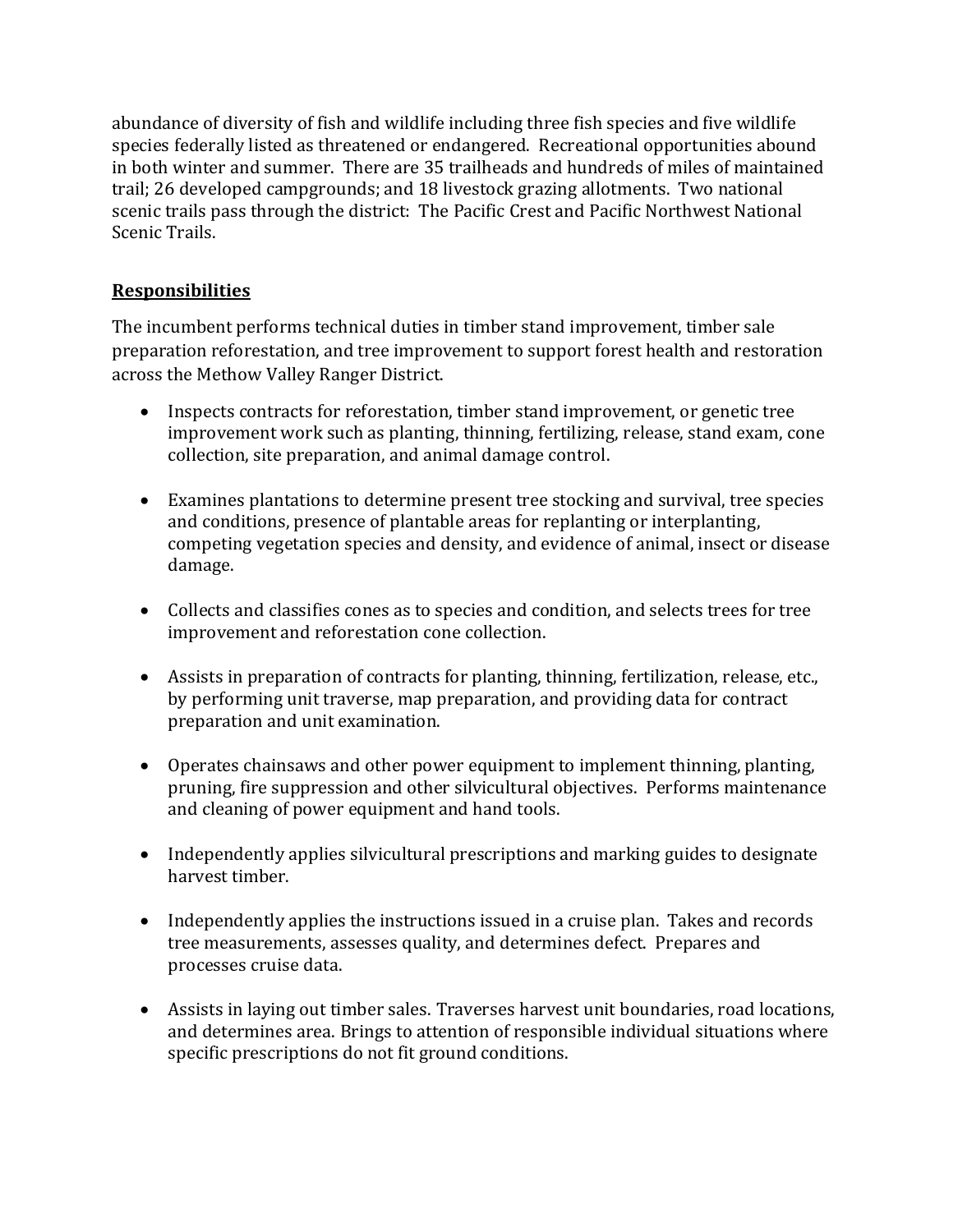- Executes timber cruises and sample surveys to develop resource information and estimate quality and quantity of timber for purpose of appraisal, sales administration, management planning, and logging plans on areas that have been predetermined and have few complicating factors.
- Assists higher level technicians with the preparation of timber sale appraisals and contract packages.
- Assists with monitoring and inspecting timber sale operations.
- Participates in other aspects of resource management support work such as recreation, maintenance, fire management, etc.
- Observes and reports areas of possible archeological significance, and sightings of sensitive, threatened or endangered wildlife species.

## **Required Qualifications and Experience**

- Ability to perform office/computer work
- Reliable transportation
- Familiarity with basic computing programs such as Microsoft Office suite
- Familiarity and comfort with Google Earth mapping software. GIS or other GIS software familiarity a bonus.
- The work is performed in a forest environment where terrain may be uneven, rocky, and covered with thick vegetation. Climatic conditions range from extremely hot and dry to extremely cold and wet. Rain, snow, wind, or dust may be encountered. The work involves regular and recurring risks or discomforts that require safety precautions or the use of safety equipment such as boots, gloves, goggles, and hardhats.
- The work involves moderate to strenuous physical exertion such as long periods of standing, walking over rough, uneven, or rocky surfaces, and bending on a regular and recurring basis.
- The ability to work some longer days (10+ hrs) and weekends is not mandatory but preferred.
- Ability to work in a team, give and receive feedback, and willingness to abide by all COVID-19 safety guidelines

# **Educational/Professional Benefits**

- Practical knowledge of forestry methods and techniques to carry out assigned work.
- Knowledge in the use of measuring devices and accurate recording techniques needed to recognize inconsistencies in order to report on resource conditions.